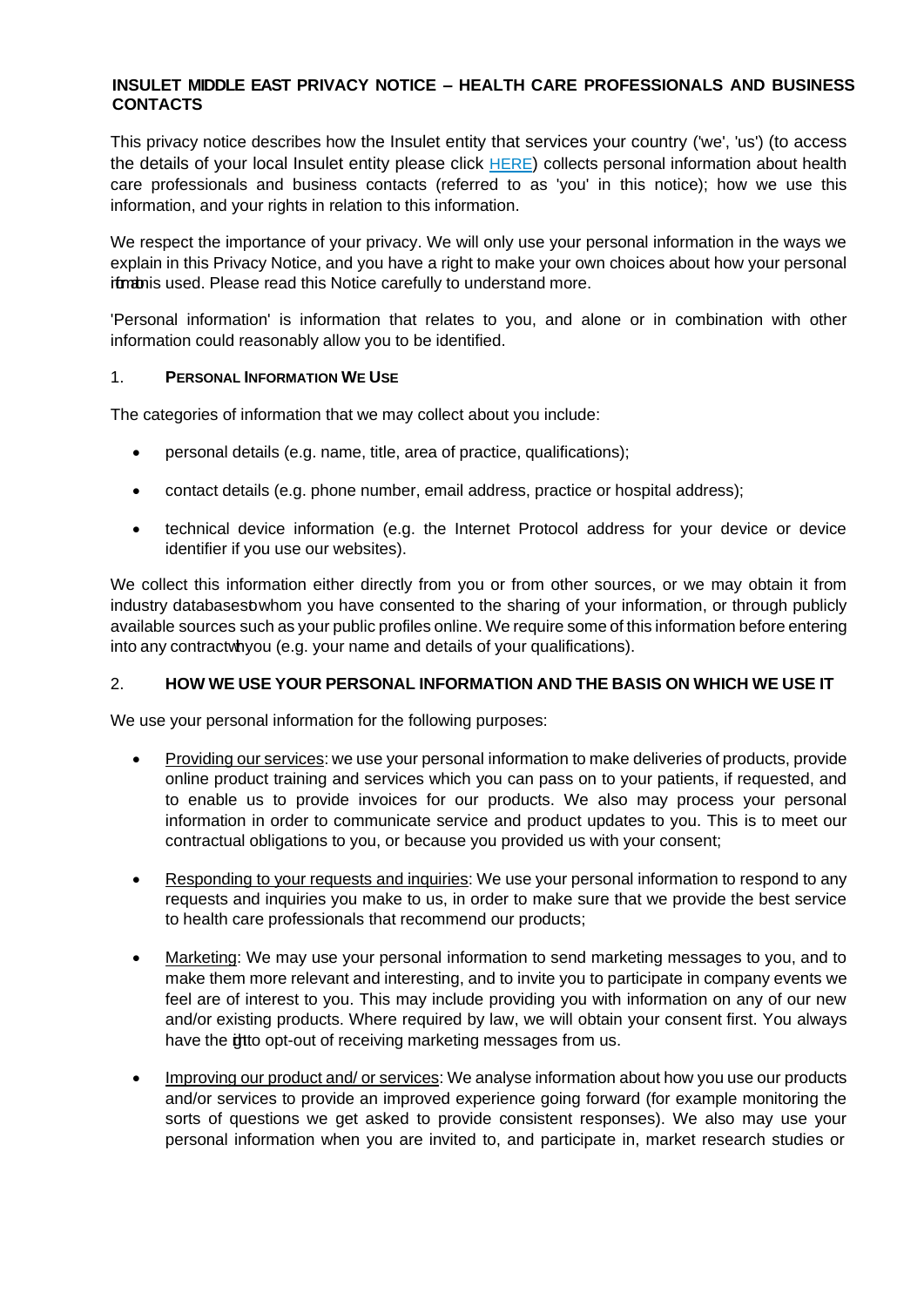surveys. Where required by law, we will obtain your consent first.

• Exercising our rights or to comply with a legal or regulatory obligations and industry selfregulations: We may use any of the categories of your personal information to exercise our legal rights where it is necessary to do so to defend our business interests, for example to detect, prevent and respond to fraud claims,intellectual property infringement claims or violations of law or the contract. We may use your personal information to comply with a legal or regulatory obligation for example when we collectproducomplaints and other safety information regarding our products, or when required by local laws. We also may use your personal information to comply with industry self-regulations such as transparency registers.

# 3. **YOUR RIGHTS OVER YOUR PERSONAL INFORMATION**

You have certain rights regarding your personal information, subject to local law. In particular, you have the right to object to the uses of your personal information described above. In addition, you have the rights to:

- access your personal information;
- rectify the information we hold about you;
- erase your personal information;
- restrict our use of your personal information;
- where required by local law, receive your personal information in a usable electronic format and transmit it to a third party (the right to 'data portability').

We encourage you to contact us to update or correct your information if it changes or if the personal information we hold about you is inaccurate. We will likely require additional information from you in order to honour your requests.

If you would like to discuss or exercise such rights, or if you have any complaints about our use of your personal information, please contact us using the following [webform.](https://privacyportal-de.onetrust.com/webform/7796d4e4-991f-4718-8896-8a9026be84d9/a1575c07-4510-4639-a964-08f10fb97506)

### 4. **INFORMATION SHARING**

We may share your personal information with third parties under the following circumstances:

- Service providers and business partners. We may share your personal information with our service providers and business partners that perform marketing services (e.g. sending marketing messages) and other business operations for us (e.g. conducting data analytics, providing online product training, market research and webinars).
- Insulet Group companies. We are owned by Insulet Corporation, so we work closely with other businesses and companies that fall under the halfamily. We may share certain information about our business relationship with you includingteproducts and services provided to you and your use of the same, your browsing history on our website, etc., with Insulet Corporation, Insulet Netherlands BV and other Insulet companies for business operations and marketing purposes.
- Law enforcement agencies, courts, regulators or government authorities. We may share your personal information with these parties where we believe this is necessary to comply with a legal or regulatory obligation, or otherwise to protect our rights or the rights of any third party.
- Asset purchasers. We may share your personal information with any third party that purchases, or to which we transfer, all or substantially all of our assets and business. In such a case, we will use reasonable efforts to try to ensure that the entity to which we transfer your personal information uses it in a manner that is consistent with this Privacy Notice.